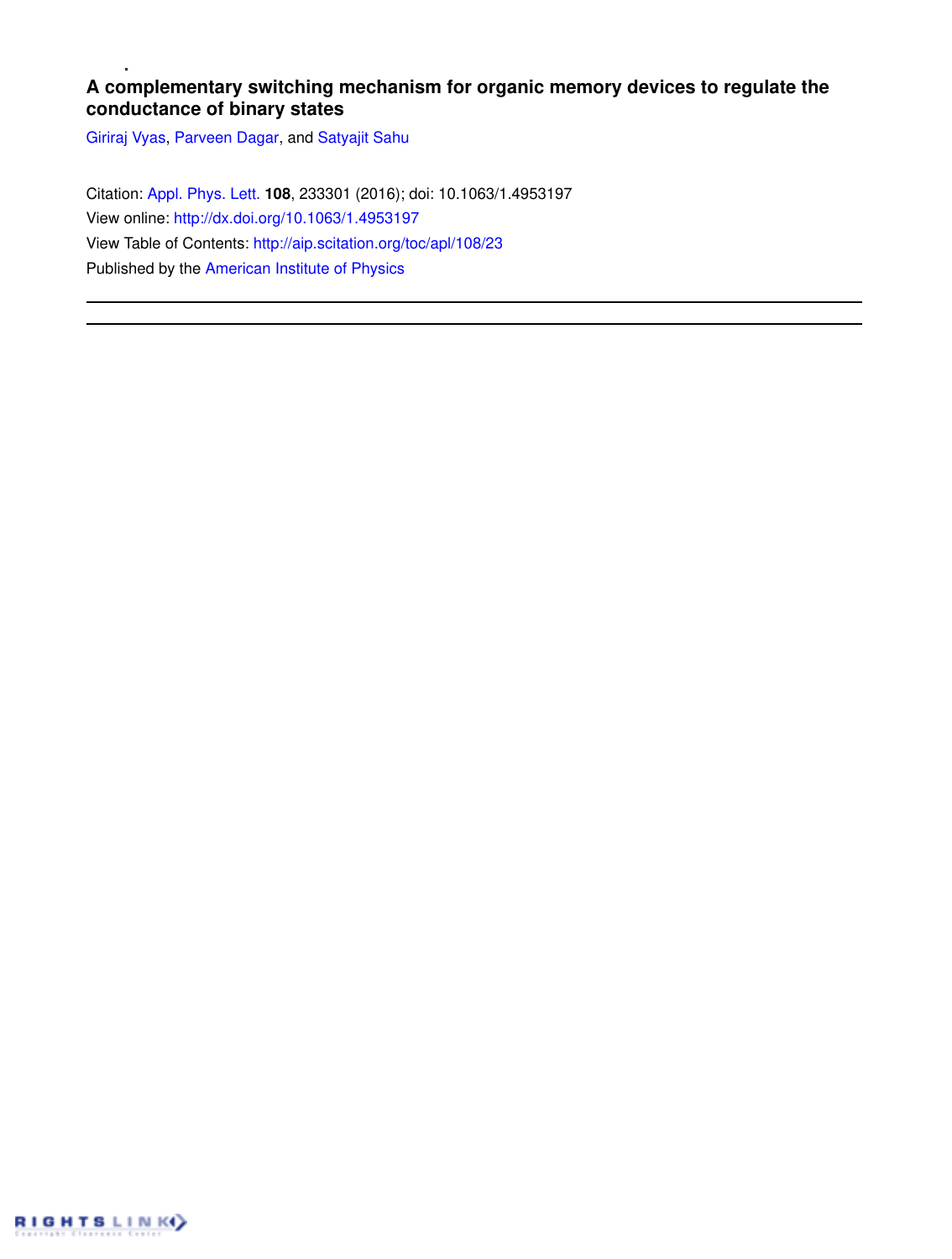

## A complementary switching mechanism for organic memory devices to regulate the conductance of binary states

Giriraj Vyas, Parveen Dagar, and Satyajit Sahu<sup>a)</sup>

Department of Physics, Indian Institute of Technology Jodhpur, Jodhpur, Rajasthan 342011, India

(Received 9 March 2016; accepted 21 May 2016; published online 6 June 2016)

We have fabricated an organic non-volatile memory device wherein the ON/OFF current ratio has been controlled by varying the concentration of a small organic molecule, 2,3-Dichloro-5,6 dicyano-p-benzoquinone (DDQ), in an insulating matrix of a polymer Poly(4-vinylphenol) (PVP). A maximum ON-OFF ratio of  $10^6$  is obtained when the concentration of DDQ is half or 10 wt. % of PVP. In this process, the switching direction for the devices has also been altered, indicating the disparity in conduction mechanism. Conduction due to metal filament formation through the active material and the voltage dependent conformational change of the organic molecule seem to be the motivation behind the gradual change in the switching direction. Published by AIP Publishing. [http://dx.doi.org/10.1063/1.4953197]

Organic electronic devices have created a niche of their own by commercially producing devices such as Organic Light Emitting Diode (OLED),<sup>1</sup> Organic Field Effect Transistor  $(OFET)$ ,<sup>2</sup> and organic solar cell.<sup>3</sup> The reasons making them more useful are the flexibility of fabrication,<sup>4</sup> less cost,<sup>5</sup> solution processability,<sup>6</sup> and facile synthesis of the active material. For these devices, the performance is comparable with their inorganic counterparts. There are some organic electronic devices which show promise, but because of the lack of general understanding of their operation, they are yet to be commercialized. One such device is the organic memory device. Memory devices have a fair share in the electronic market, and the majority of them are dynamic random access memory devices (DRAM). Flash memory devices, such as a solid state drive, are available in the market but are very expensive. Silicon based devices are limited by the size on the crystalline substrates, but this limitation can be overcome by using organic memory devices in which a single molecule will be used as the switching device.<sup>7</sup>

Traditionally, the switching behaviour of the resistive devices has been explained in many ways, and few of the major mechanisms that have been adopted are, namely, conformational change of the molecule<sup>8</sup> in the active material, charge retention in the organic matrix, $9$  and conducting metal filament formation through the active layer.<sup>10</sup> Recent development in this field has again put the attention back on the operation mechanism of memory device wherein it is strongly suggesting that the charge transfer complex (CTC) formation and conformational state of the molecule is responsible for the switching in the devices. $11$  Here, we have tried to show that both formation of filament and conformational change of the molecule are responsible for the switching between conducting states in these devices. The concentration of organic molecule in the insulating polymer matrix dictates the mechanism responsible for switching. The ON/OFF ratio of the binary states for the device can be controlled by adding suitable functional groups<sup>12</sup> or by using composite of organic and inorganic materials. $^{13}$  Here, we have tuned the ON/OFF ratio by controlling the ratio of the insulating polymer and the small organic molecule.

The substrate used for the device fabrication was indium tin oxide (ITO). Standard cleaning procedure was followed to clean the substrate, i.e., the substrates were first cleaned in soap solution using ultrasonicator followed by rinsing in deionized (DI) water. Then, these substrates were cleaned in acetone, DI water, and methanol thrice for each solvent, using an ultrasonicator. The cleaned substrates were dried in a vacuum oven at  $70^{\circ}$ C for a few hours. The active materials being used for the devices are 2,3-Dichloro-5,6-dicyano-pbenzoquinone (DDQ) and Poly(4-vinylphenol) (PVP). All the materials are procured from Aldrich, Co., and used without further purification. The solution for both the materials was prepared using Isopropyl alcohol (IPA). The solution concentration for the deposition of films was varied with respect to the volume concentration of DDQ. It was varied as the weight ratio of DDQ in PVP increased from 5% to 30% with an increment of 5% and another composition having 50% weight ratio of DDQ in PVP. Once the solutions were ready, the spin coated films were deposited on the substrates at 7400 RPM. The films thus deposited were dried in vacuum at room temperature for at least 12–14 h. The thickness measurements were carried out using Bruker Dektak XT-100 profilometer, and the average thickness was calculated to be 174 nm. Since the films are deposited on a striped conducting surface (ITO), the ITO acts as a bottom contact. A 70 nm thick Aluminium (Al) layer was thermally evaporated on top of the films, which acts as the top contact for the device. Once ready, the devices were characterized in vacuum using a 2 probe measurement technique by using a Keithley 6430 femto-ampere source meter. The absorbance of the solution for individual as well as combined components was recorded by using Agilent Cary 4000 UV VIS spectrometer.

The molecular structure of the materials used for device fabrication is shown in Figure  $1(a)$ . The absorbance spectra of DDQ mixed in PVP, which is shown in Figure  $1(b)$ , are studied carefully, and the absorbance peak for DDQ in IPA

**RIGHTSLINK** 

a)Author to whom correspondence should be addressed. Electronic mail: satyajit@iitj.ac.in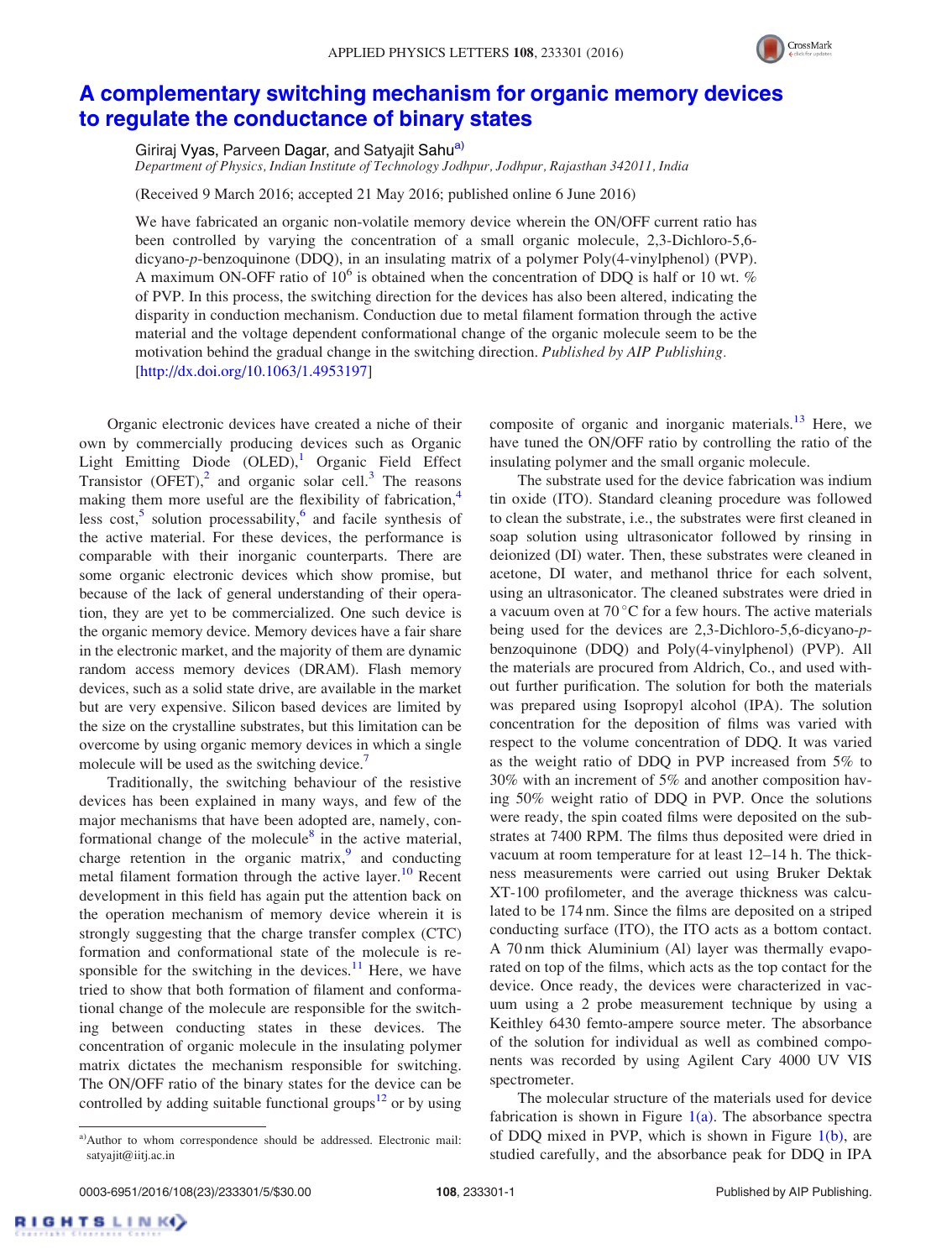

FIG. 1. (a) Molecular structure of DDQ and PVP. (b) Absorption spectra of pristine DDQ, PVP, and a mixture of both at various concentrations (5% to 30% of DDQ in PVP at a difference of 5% and 50% DDQ in PVP) in a common solvent. (b)–(d) Topographic AFM images of the thin films of the mixture of PVP and DDQ at weight ratio of 5%, 10%, and 15%, respectively. The scale bar is representing a length scale of  $1 \mu m$  for all the images. The scanned area is  $5 \times 5 \mu m^2$ . The arrows in (b) indicate the pin holes within the drawn circle (red).

is obtained at 349 nm, and for PVP, the absorbance peak is obtained in the UV region. As the weight ratio for DDQ keeps increasing in the combined solution of PVP and DDQ, it is found that the absorption peak for DDQ is increasing proportionally. There is no hint on the formation of charge transfer complex (CTC), as there is no appearance of new peaks due to formation of CTC. We also carried out the absorbance study on thin films and found that there is no formation of charge transfer complex in the solid films of the materials.

The topography of all the films is studied by using a Park System XE 70 atomic force microscope in the non-contact mode. A minimum scan rate of  $0.25 \text{ nm}^2/\text{s}$  was maintained to obtain the highest resolution images for the topography of the surface. All the films used for taking AFM images were fabricated under the same conditions as those used for the device. From the topographic images of all the devices, it is found that despite all the films being rough, there are pinholes on the surface as indicated by the arrows inside the circle in Figure  $2(d)$ . The size and number of the pinholes vary across the devices. It is found that for the device having 5% weight ratio of DDQ (Figure  $2(a)$ ), the total number of pinholes is 231 and the pinhole size varies from 20–120 nm. For other devices, the number of pinholes and the size vary as follows: devices with 10% weight ratio have 430 number of pin holes in the range of 35–85 nm (Figure  $2(b)$ ); for 15% devices, it is 586 in number spanning in the range of  $25-90 \text{ nm}$  (Figure  $2(c)$ ); for  $20\%$ devices, it is 438 in number in the range of 30–100 nm (Figure  $2(d)$ ; for 25%, it is 430 in number having hole size in the range of 20–55 nm (Figure 2(e)); for 30% device, it is 426 in number having hole size in the range of 30–95 nm (Figure  $2(f)$ ; and for the 50% device, it is 532 in number having hole size in the range of  $25-85$  nm (Figure  $2(g)$ ). It is observed that there is an oscillation in the number of pinholes with respect to the concentration. The reason for this oscillation is still under investigation.

The device structure studied in this work are as follows: the weight ratio of DDQ is 5%, 10%, 15%, 20%, 25%, 30%, and 50% of PVP. The labels assigned for these devices are  $A, B, C, D, E, F$ , and  $G$ , respectively.

The I-V curves for the devices were obtained by scanning the devices at a scan rate of 50 mV/s. As shown in Figure  $3(a)$  for *device A*, in the positive scan of the device, the difference of current in the low (OFF) and high (ON) conducting states is high, whereas when the device traces in the negative bias direction, there is a small difference in the current for the ON and OFF states. The highest ON/OFF ratio obtained for the device in the negative direction is 5, which is significantly less to be used as a memory device, whereas the ON/OFF ratio in the positive direction is 32. The voltage range has also been varied to a maximum of 4 V, but every time the feature remained same with a varying ON/OFF ratio.

For *device B*, in the negative scan, the maximum ON/ OFF ratio that is achieved is of the order of  $10^6$  as seen from the inset of Figure  $3(b)$ . The IV curve is smoother than *de*vice A, which indicates that the transport is becoming better by the formation of concrete conducting filament pathways. The maximum ON/OFF ratio that is obtained for *device* C in the negative direction is 150. In the positive voltage scan, there is no bistability observed. The ON/OFF ratio has drastically reduced in comparison to the previous two devices as can be observed from Figure  $3(c)$ . The maximum ON/OFF ratio for *device* D in Figure  $3(d)$  is of the order of 20 in the negative voltage scan. Statistically, the devices show an invariable transport in most of the cells, suggesting the formation of strong insulating pathways that does not allow smooth transport of charge carriers.

The IV curve for *device* E is not smooth, and the ON/ OFF ratio for them is not very high as it only reached to 23 in the negative scan and 135 in the positive voltage scan, as is shown in Figure  $3(e)$ . The current density for the device is much smaller than that for the previous devices. Statistically, most of the devices showed a very sluggish transport, and hence, the ON/OFF ratio is also affected. The hint on spacecharge accumulation is an indication of the signature of hysteresis in the devices. There are some devices which showed switching in the positive direction consistently though the percentage is less in comparison to the devices which do not show any switching behaviour (14%, i.e., 9 out of 61 times), which is an indication that DDQ is now the dominating factor for the switching in the devices.

The highest ON/OFF ratio for *device*  $F$  is of the order of 10 in the negative voltage scan whereas it is of the order of  $10<sup>4</sup>$  in the positive direction, as can be seen from Figure 3(f). For *device* G in Figure  $3(g)$ , in the negative voltage scan, the current hardly had any difference in the ON and OFF states. In the positive scan, the difference in current between the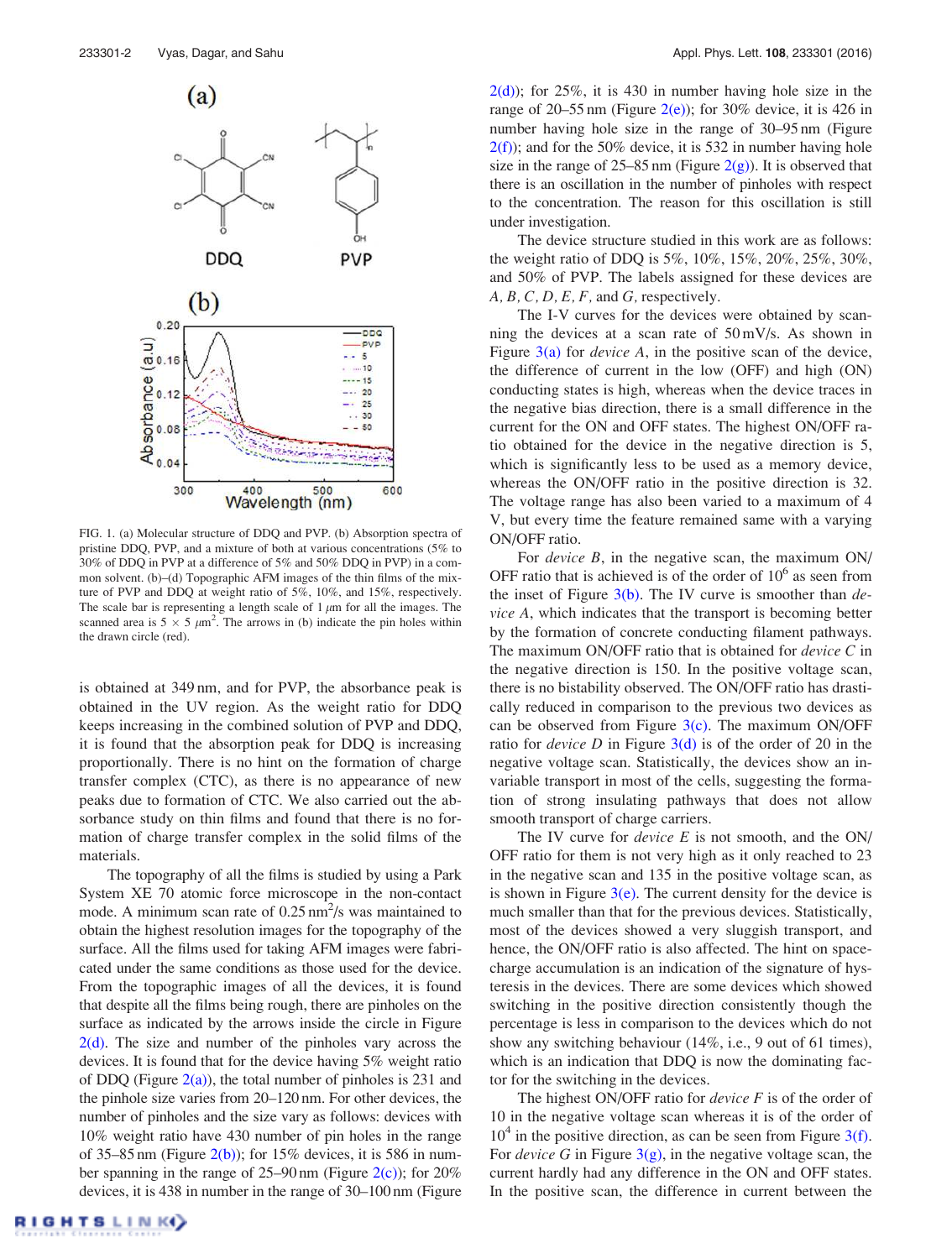

FIG. 2. (a)–(g) Topographic AFM images of the thin films of the mixture of PVP and DDQ at weight ratios of 5%, 10%, 15%, 20%, 25%, 30%, and 50%, respectively. The scale bar represents a length scale of  $1 \mu m$ . The scanned area is  $5 \times 5 \mu m^2$ . The arrows in (d) indicate the pin holes within the drawn circle.

ON and the OFF states is of the order of  $10<sup>6</sup>$ , which is much higher than the previous two  $(E \text{ and } F)$  devices. The devices in this composition showed reproducibility in multiple scans.

From all the devices' configuration, one thing is very clear, that is, the switching from OFF state to ON state started on the negative scan of voltage with a very less ON/ OFF ratio and then reached to a higher value and eventually came down to a very low value with a complete shift in the switching in the positive scan of voltage. Inherently switching in only the DDQ based devices is restricted in the positive side of the voltage scan for a spin coated sandwiched device structure.<sup>12</sup> But the switching in the negative side of voltage scan suggests the formation of metal filament due to electromigration of Al through the pinholes on the surface of the film,  $14,15$  and as soon as the Al ions were forced to move under the external electric field, the conduction starts becoming better, and when the contact with the bottom electrode is made, the conductance jumps to a very high value, as shown in the schematic of Figure  $4(a)$ , block 1 to 3. This is also experimentally verified by Infrared (IR) imaging of the devices during the negative voltage scan. Sometimes, it is observed that the switching is independent of the organic matrix.<sup>15</sup> It can be said that because of the low concentration, the pinholes are partially filled with the DDQ molecules. Hence, the formation of filament is the only reason for switching in the less concentrated DDQ based devices. As the concentration increases, the pinholes mainly constitute DDQ, and the switching in these devices is primarily due to DDQ; consequently, the ON-OFF ratio also increases in orders of magnitude as can be seen from Figure  $4(c)$ , blocks 4 and 5. Since PVP is an insulator, the band gap for the material must be very large in comparison to DDQ; hence, the interaction between Al with PVP propels the Al ions to form the filament in such a way that the switching direction follows the negative bias of the applied voltage, whereas the interaction between DDQ and Al shifted the switching to the positive direction as in higher concentration films, DDQ covers most part of the pinholes, and the pinholes are also shallow, which allow little formation of Al filament through the pinholes and hence no switching of conductivity in the negative direction. Moreover, when a negative bias is applied, DDQ undergoes reduction by capturing all the electrons drifting through the Al channels by the electronegative oxygen atoms and it releases the electron when a suitable positive bias is applied, and hence, there is a jump in conductivity in the positive voltage scan.<sup>12</sup>

All the devices can be used as non-volatile memory device as they showed both the properties of Random Access Memory (RAM) and Read Only Memory (ROM). To test the RAM application of the devices, they were scanned by a write voltage pulse for some time and then probed with a read voltage pulse followed by an erase voltage and again a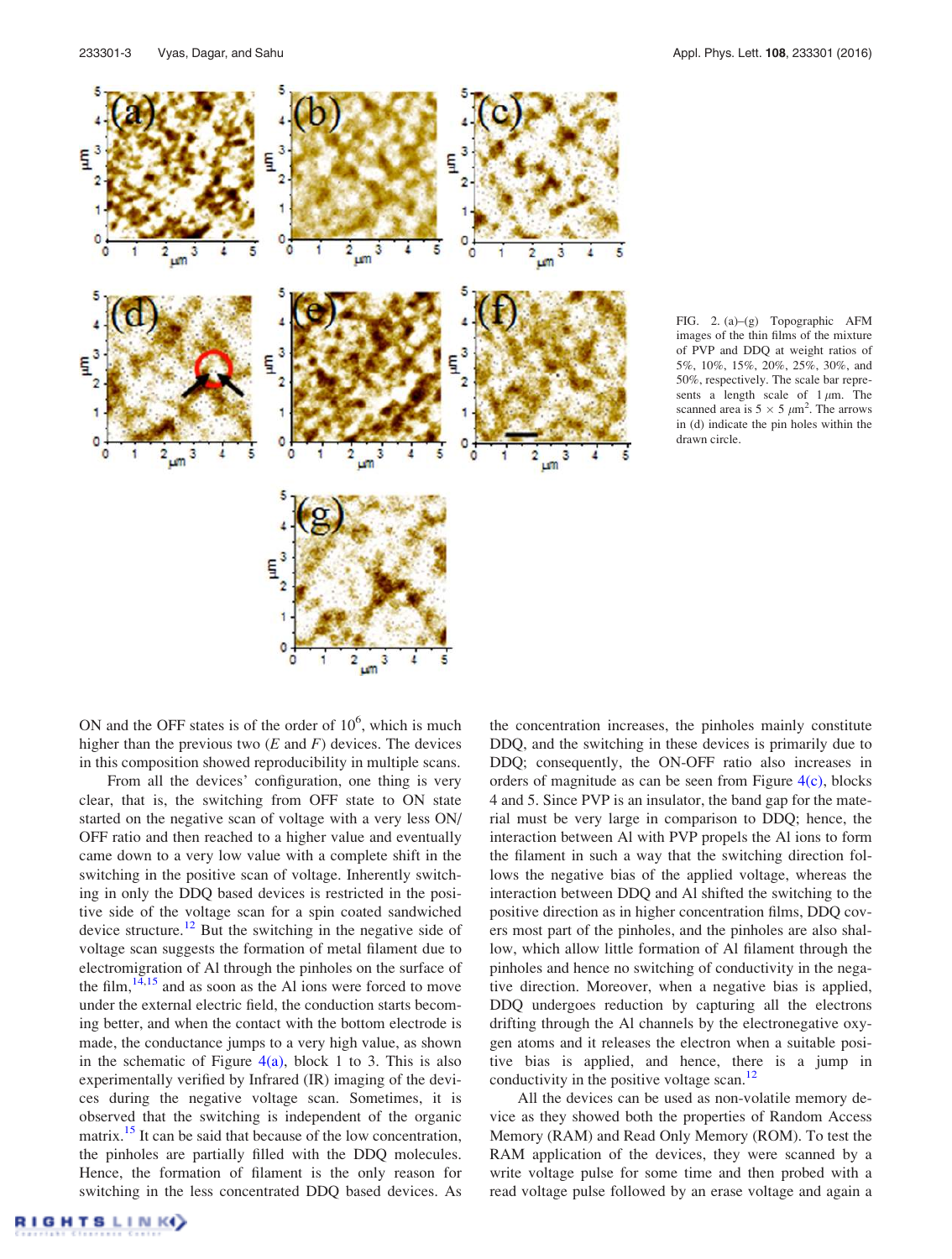

FIG. 3. (a) IV characteristic curve of device A. The numbered (1 to 4) arrows (red, orange, yellow, and green) are representing the order of the scanning direction. (b) and (c) IV characteristic curves for *devices B* and C, which are scanned from 3 to  $-3$  V. The inset of (b) shows the ON/OFF ratio for the device within the spectrum of the above voltage scan. The inset of (c) shows the device structure where the legends read as follows: Aluminium (Al), the active layer (PVP & DDQ), Indium Tin Oxide (ITO), and glass. (d)–(g) The IV characteristic curves of devices D, E, F, and G. There is shift in the switching direction through the decrease in current and then increase in the current at higher concentration of DDQ.

read voltage pulse. The train of Write-Read-Erase-Read voltage pulse sequence is applied for a number of cycles to test the reliability of the devices. In Figure  $4(b)$ , we have shown the scan for RAM for a device where the write voltage (V<sub>write</sub>) is  $-3$  V, the erase voltage (V<sub>erase</sub>)is  $+3$  V, and the read voltage ( $V_{\text{read}}$ ) is  $-0.5$  V. The write and erase voltage pulse were applied for 5 s each, whereas the read pulse was applied for 20 s after every write and erase pulse. We have applied this sequence for 1000 s or for 20 times and found that the device shows stability towards retention of memory. The current level in the read pulses does not change significantly, which hints the stability even during the random probe of the devices.

For the study of read only memory, the devices have been probed using a small read voltage pulse following a write or erase voltage. The write voltage is applied at  $-3$  V, and the corresponding erase voltage is 3 V. To probe the device, a voltage pulse of  $-0.5$  V is used for more than 1000 s and is found to be reasonably stable in the whole period of probe voltage. So, both the RAM and ROM application can be shown in all the devices having different concentrations of DDQ in PVP. The ON/OFF ratio matches with the ON/ OFF ratio obtained in case of Write-Read-Erase-Read sequence.

In conclusion, the non-volatile memory devices have been fabricated using a combination of semiconducting organic molecule and an insulating polymer. The ON/OFF ratio for the device can be controlled by varying the weight ratio of PVP and DDQ in the mixture. The conductance ratio is high when the proportion of DDQ is either very less or